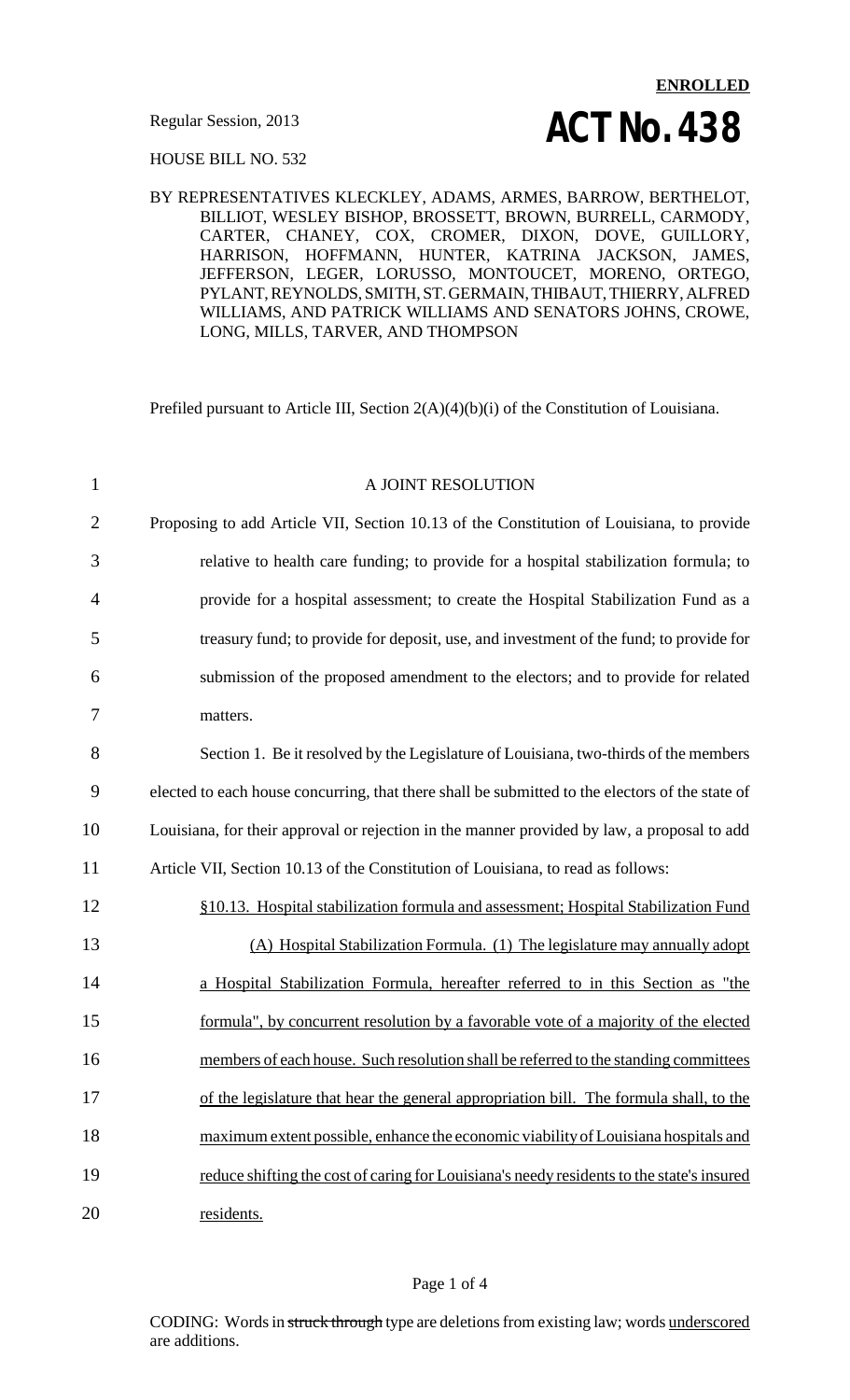### HB NO. 532 **ENROLLED**

| $\mathbf{1}$   | $(2)(a)$ The first formula established pursuant to Subparagraph (1) of this                |
|----------------|--------------------------------------------------------------------------------------------|
| $\overline{2}$ | Paragraph, which shall require a favorable vote of two-thirds of the elected members       |
| 3              | of each house for adoption, shall define and establish as the base reimbursement           |
| $\overline{4}$ | level under the Louisiana medical assistance program provided for in Title XIX of          |
| 5              | the Social Security Act, hereafter referred to as the "Medicaid Program", to hospitals     |
| 6              | for inpatient and outpatient services in Fiscal Year 2012-2013. The formula shall          |
| 7              | also provide for the preservation and protection of rural hospitals as provided for by     |
| 8              | <u>law. Each formula established thereafter may apply a rate of inflation, which shall</u> |
| 9              | not be a negative rate, to the base reimbursement level from the previous formula          |
| 10             | adopted by the legislature.                                                                |
| 11             | (b) Each formula shall also include and establish assessments to be paid by                |
| 12             | hospitals and the basis on which such assessments shall be calculated, provided the        |
| 13             | amount of the assessments does not exceed the nonfederal share of the                      |
| 14             | reimbursement enhancements.                                                                |
| 15             | (c) Each formula shall also establish reimbursement enhancements under                     |
| 16             | the Medicaid Program, or its successor, achieving the maximum reimbursement by             |
| 17             | federal law and resulting in distributing such reimbursement enhancements                  |
| 18             | exclusively among hospitals for hospital services. Reimbursement enhancements              |
| 19             | may also be distributed for uninsured services delivered.                                  |
| 20             | (d) Each formula shall also include any additional provisions necessary to                 |
| 21             | the implementation of the formula. Neither the assessments nor the reimbursement           |
| 22             | enhancements established in the formula adopted by the legislature shall be                |
| 23             | implemented until each has been approved by the federal authority which                    |
| 24             | administers the Medicaid Program.                                                          |
| 25             | (3) The base reimbursement level resulting from the formula shall not be                   |
| 26             | paid from the Hospital Stabilization Fund.                                                 |
| 27             | (4) No additional assessment shall be collected and any assessment shall be                |
| 28             | terminated for the remainder of the fiscal year from the date on which any of the          |
| 29             | following occur:                                                                           |
| 30             | (a) The legislature fails to adopt a formula for the subsequent fiscal year.               |

# Page 2 of 4

CODING: Words in struck through type are deletions from existing law; words underscored are additions.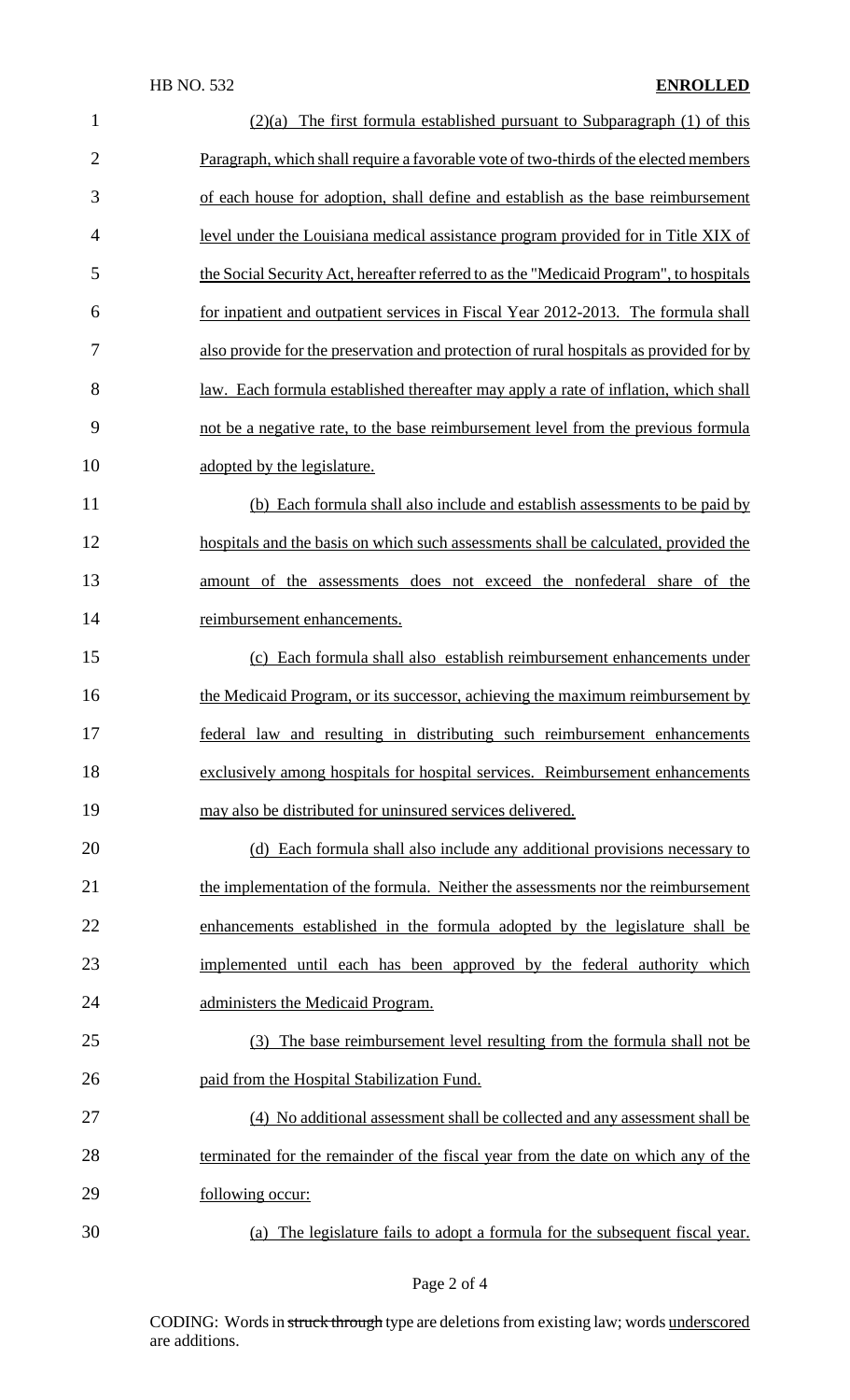| $\mathbf 1$    | (b) The Department of Health and Hospitals, or its successor or contractors,              |
|----------------|-------------------------------------------------------------------------------------------|
| $\overline{2}$ | reduces or does not pay reimbursement enhancements established in the current             |
| 3              | formula as adopted by the legislature.                                                    |
| 4              | (c) The appropriations provided for in Subparagraph $(B)(2)$ of this Section              |
| 5              | are reduced.                                                                              |
| 6              | The treasurer shall return any monies collected after the date of<br>(5)                  |
| 7              | termination of an assessment to the hospital from which it was collected.                 |
| 8              | (B) Appropriation. (1) The legislature shall annually appropriate an amount               |
| 9              | necessary to fund the base reimbursement level for hospitals established in the most      |
| 10             | recent formula adopted by the legislature.                                                |
| 11             | The legislature shall annually appropriate the balance of the Hospital                    |
| 12             | Stabilization Fund solely to fund the reimbursement enhancements as provided in the       |
| 13             | most recent formula adopted by the legislature.                                           |
| 14             | (3) Notwithstanding Article VII, Section 10(F) of this constitution, neither              |
| 15             | the governor nor the legislature may reduce the appropriation funding the base            |
| 16             | reimbursement level or the reimbursement enhancements to satisfy a budget deficit,        |
| 17             | except the governor may reduce the appropriation to the base reimbursement level          |
| 18             | if the following occur:                                                                   |
| 19             | (a) Such reduction does not exceed the average reduction of those made to                 |
| 20             | the appropriations and reimbursement for other providers under the Medicaid               |
| 21             | Program, or its successor; and                                                            |
| 22             | $(b)(i)$ If the legislature is in session, the reduction is consented to in writing       |
| 23             | by two-thirds of the elected members of each house in a manner provided by law; or        |
| 24             | (ii) If the legislature is not in session, the reduction is approved by two-thirds        |
| 25             | of the members of the Joint Legislative Committee on the Budget, or its successor.        |
| $\mathbf{1}$   | (C) Hospital Stabilization Fund. There is hereby established as a special                 |
| $\overline{2}$ | fund in the state treasury the Hospital Stabilization Fund, hereafter referred to as "the |
| 3              | fund". After compliance with the requirements of Article VII, Section 9(B) of this        |
| 4              | constitution relative to the Bond Security and Redemption Fund, the treasurer shall       |
| 5              | deposit all proceeds from the assessment collected pursuant to the Hospital               |

# Page 3 of 4

CODING: Words in struck through type are deletions from existing law; words underscored are additions.